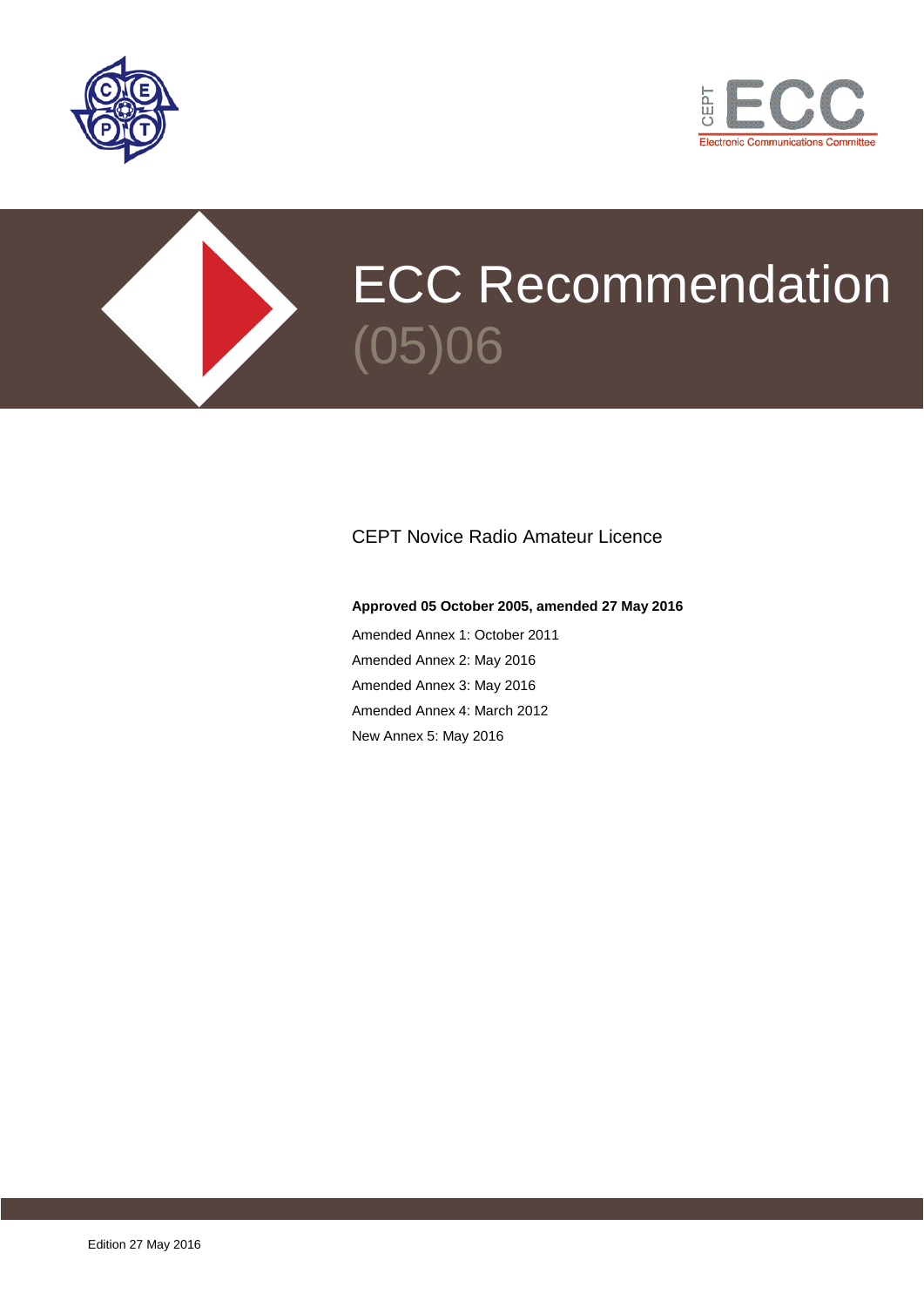### **INTRODUCTION**

For many years administrations and radio amateurs have had good experience with the existing CEPT Radio Amateur Licences and the arrangements in Recommendation T/R 61-01. As the provisions of Recommendation T/R 61-01 allow non-CEPT administrations to join this licencing system, several countries outside CEPT have made use of it. It is now proposed that this concept be applied to CEPT Novice Radio Amateur licence as described in this Recommendation. The criteria for the corresponding CEPT Amateur Radio Novice examination are described in ERC Report 32.

This Recommendation as revised in 2016 allows any non-CEPT administration wishing to join the framework of the Recommendation to declare in a 'Statement of Conformity' (SOC) as provided in Annex 5. The final approval for applications by non-CEPT administrations would still be subject to the agreement of CEPT administrations.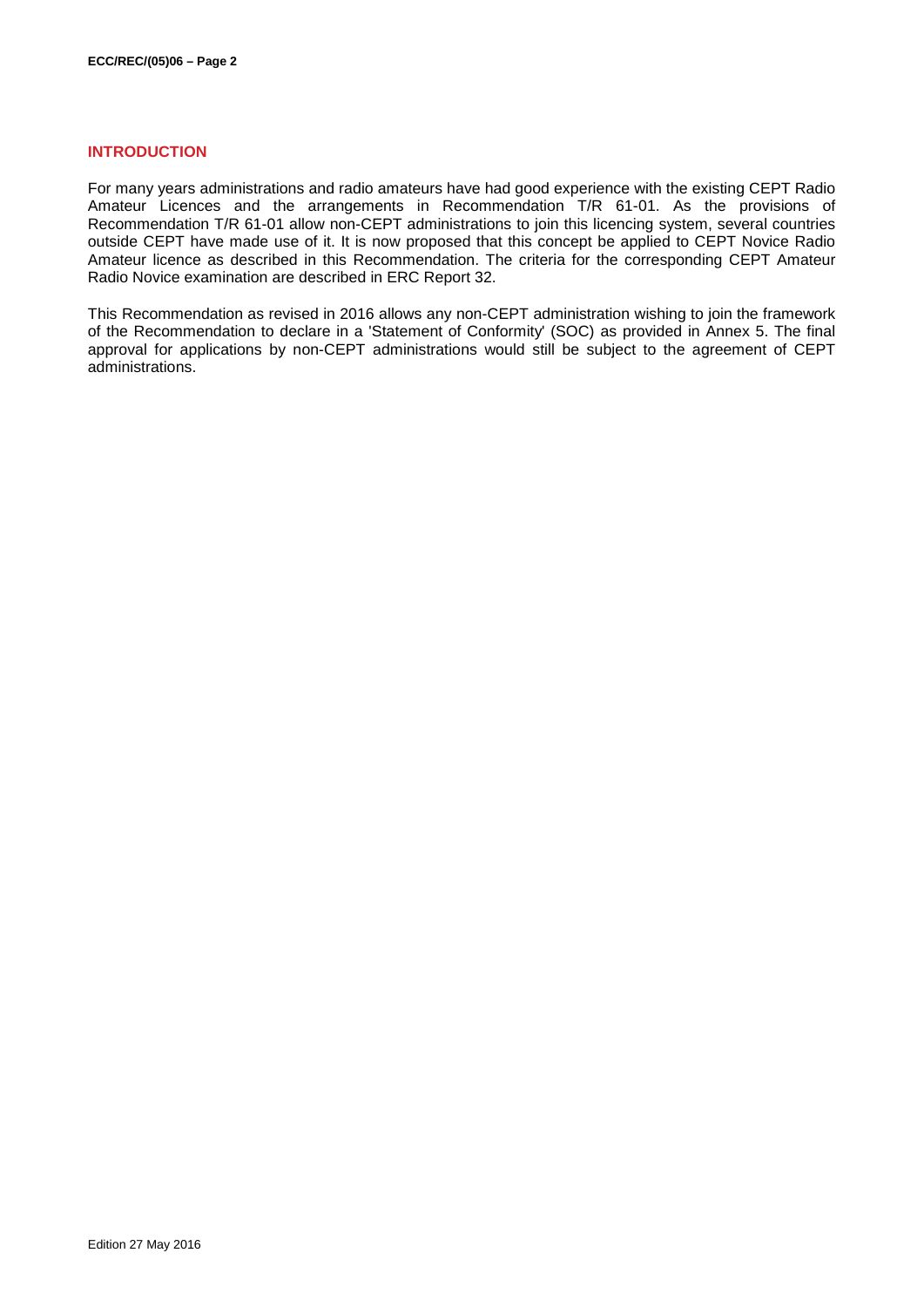#### **ECC RECOMMENDATION OF MAY 2016 ON CEPT NOVICE RADIO AMATEUR LICENCE**

"The European Conference of Postal and Telecommunications Administrations,

#### *considering*

- a) that in many countries novice licences exist, none of which are included in the procedures of Recommendation T/R 61-01;
- b) that it is necessary to harmonise licencing procedures for temporary use of radio amateur stations in CEPT countries and non-CEPT countries;
- c) that issuing of individual temporary novice guest licences is an increasing burden for administrations;
- d) that international organisations representing amateur radio service licensees support the simplification of procedures to obtain temporary operational privileges for foreign visitors in CEPT countries and in other countries;
- e) that the harmonisation of licence procedures for the temporary use of stations in the Amateur Service and Amateur Satellite Service has been or may be implemented by Regional Telecommunications Organisations (RTOs) in other ITU Regions or sub-regions and agreements between CEPT and these organisations may be beneficial;
- f) that this Recommendation bears no relation to the import and export of amateur radio equipment, which is subject only to relevant customs regulations;
- g) that despite the procedures of this Recommendation, administrations always have the right to require separate bilateral agreements when recognising the radio amateur licences issued by foreign administrations.

#### *recommends*

1. that CEPT member administrations recognise the principle of a CEPT Novice Radio Amateur Licence issued under the conditions specified in [ANNEX 1:](#page-3-0) and [ANNEX 2:,](#page-4-0) on which the administrations of the countries visited will not levy administrative charges or spectrum fees;

that administrations, not being members of CEPT, accepting the provisions of this Recommendation, may apply for participation in accordance with the conditions laid down in [ANNEX 3:](#page-5-0) and [ANNEX 4:"](#page-6-0)

#### *Note:*

*Please check the Office documentation database (http://www.ecodocdb.dk) for the up to date position on the implementation of this and other ECC Recommendations.*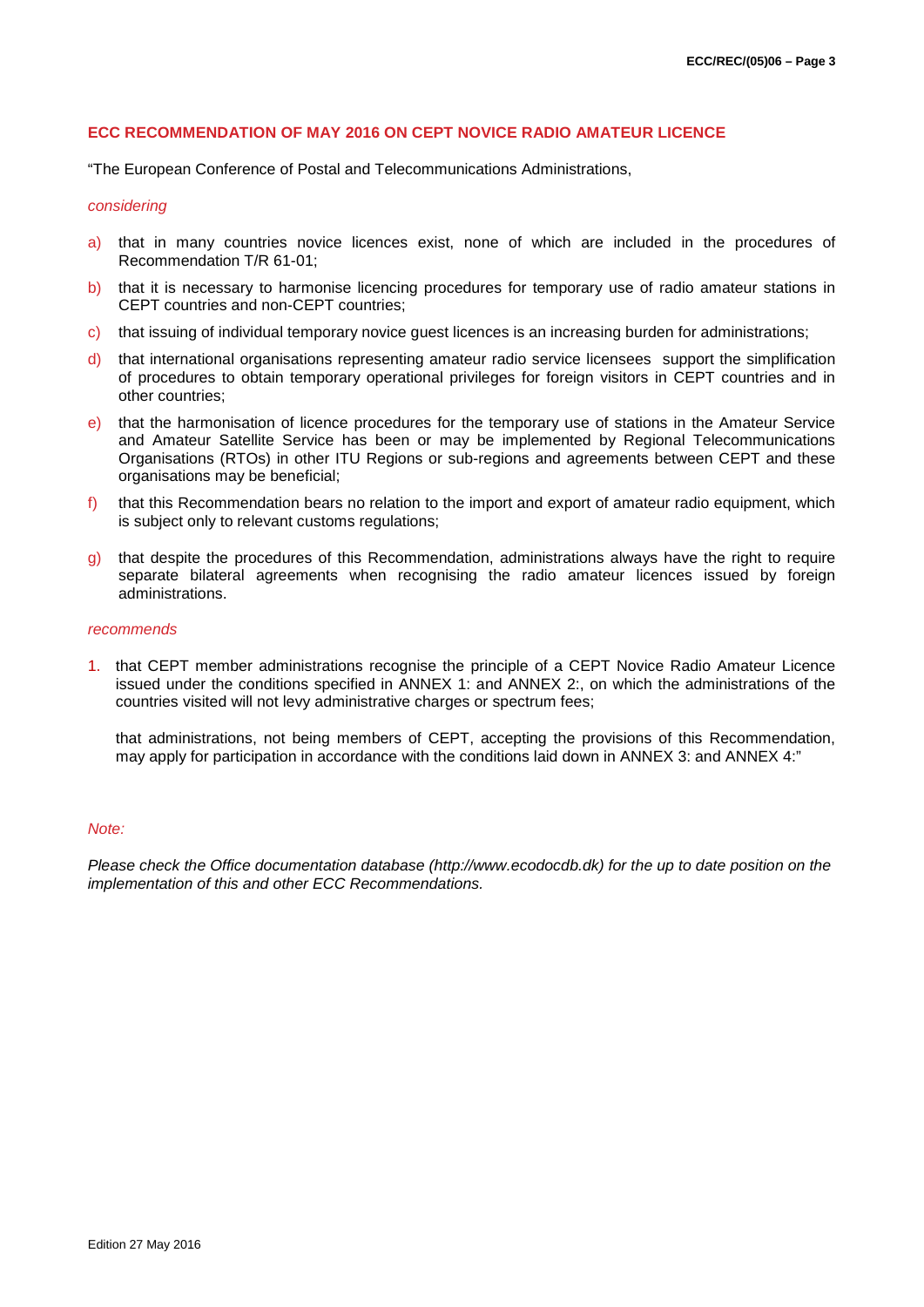## <span id="page-3-0"></span>**ANNEX 1: GENERAL CONDITIONS FOR THE ISSUE OF THE "CEPT NOVICE RADIO AMATEUR LICENCE"**

### **1 GENERAL PROVISIONS RELATING TO "CEPT NOVICE RADIO AMATEUR LICENCE"**

The "CEPT Novice Radio Amateur Licence" is hereinafter also referred to as "CEPT Novice Licence" and has a lower standard than the CEPT Radio Amateur Licence.

The CEPT Novice Licence can be included in the national novice licence or be a special document issued by the same authority, and will be drafted in the national language and in German, English and French; it will be valid for non-residents only, for the duration of their temporary stays in countries having adopted this Recommendation, and within the limit of validity of the national licence. Radio amateurs holding a temporary licence issued in a foreign country may not benefit from the provisions of this Recommendation.

The minimum requirements for a CEPT Novice Licence will be:

- i) indication that the document is a "CEPT Novice Amateur Licence";
- ii) a declaration according to which the holder is authorised to utilise an amateur radio station in accordance with this Recommendation in countries where the latter applies;
- iii) the name and address of the holder;
- iv) the call sign;
- v) the validity;
- vi) the issuing authority.

A list may be added or provided indicating the administrations applying the Recommendation.

The CEPT Novice Licence permits utilisation of the frequency bands allocated to the Amateur Service and Amateur Satellite Service and authorised for the corresponding novice licence in the country where the amateur station is to be operated.

### **2 CONDITIONS OF UTILISATION**

- 2.1 On request the licence holder shall present his CEPT Novice Licence to the appropriate authorities in the country visited.
- 2.2 The licence holder shall observe the provisions of the ITU Radio Regulations, this Recommendation and the regulations in force in the country visited. Furthermore, any restrictions concerning national and local conditions of a technical nature or regarding the public authorities must be respected. Special attention should be paid to the difference in frequency allocations to the radio amateur services in the three ITU Regions.
- 2.3 When transmitting in the visited country the licence holder must use his national call sign preceded by the call sign prefix of the visited country as indicated in [ANNEX 2:](#page-4-0) and [ANNEX 4:.](#page-6-0) The call sign prefix and the national call sign must be separated by the character "/" (telegraphy) or the word "stroke" (telephony).
- 2.4. The licence holder cannot request protection against harmful interference.

#### **3 EQUIVALENCE BETWEEN THE CEPT NOVICE LICENCE AND NATIONAL NOVICE LICENCES**

- 3.1 The equivalence between the CEPT Novice Licence and national novice licences in CEPT countries is given in [ANNEX 2:.](#page-4-0)
- 3.2 The equivalence between the CEPT Novice Licence and national novice licences in non-CEPT countries is given in [ANNEX 4:.](#page-6-0)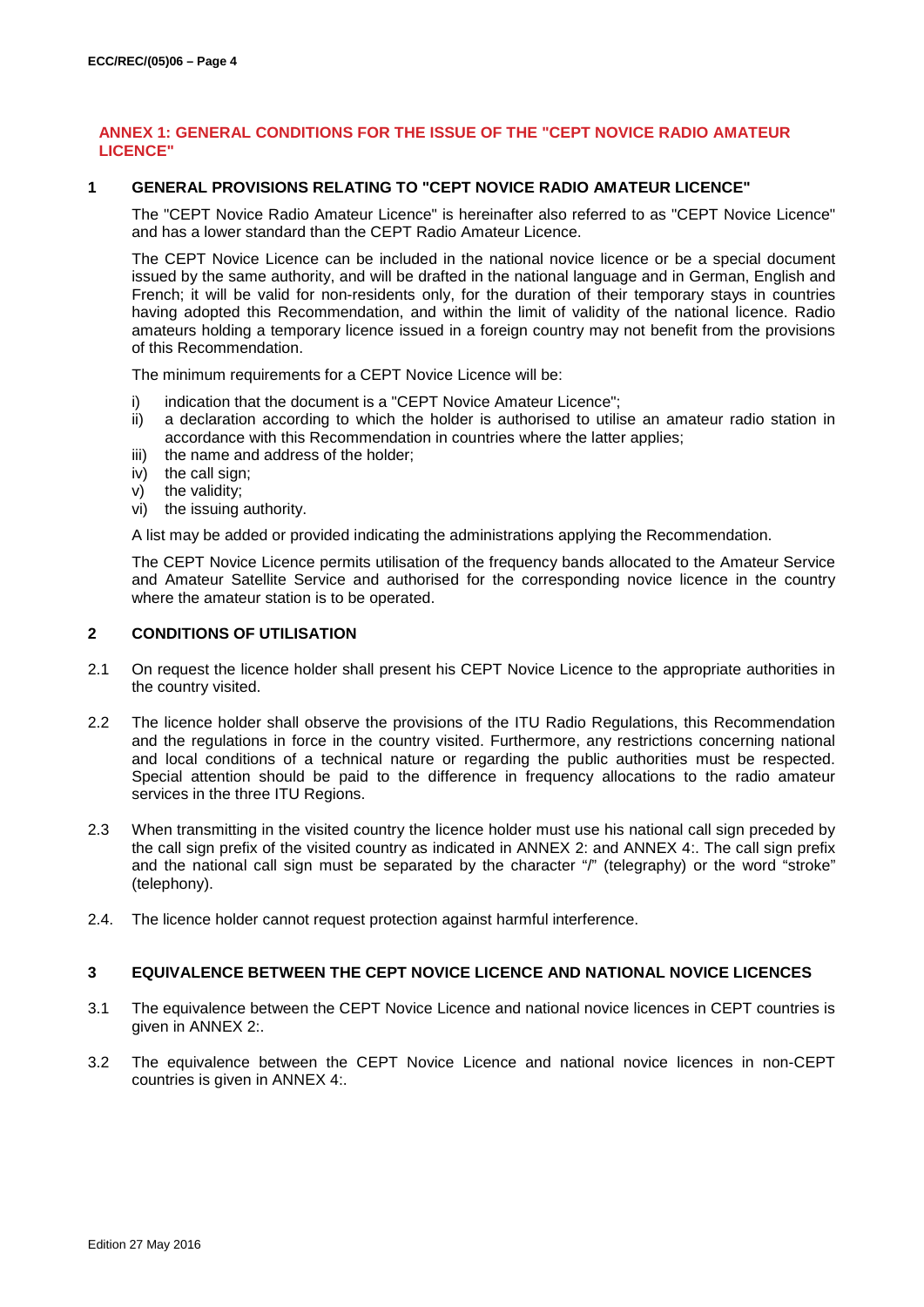### <span id="page-4-0"></span>**ANNEX 2: TABLE OF EQUIVALENCE BETWEEN CEPT NOVICE LICENCE AND NATIONAL NOVICE LICENCES OF CEPT COUNTRIES**

Countries wishing to modify their entries should send a letter to that effect to the Chairman of the ECC with a copy to the Office.

<span id="page-4-1"></span>

|  |  |  | <b>Table 1: CEPT countries</b> |
|--|--|--|--------------------------------|
|--|--|--|--------------------------------|

| <b>CEPT countries</b>        | Call sign prefix(es) to be used in<br>visited countries           | National novice licences equivalent<br>to CEPT Novice Licence |
|------------------------------|-------------------------------------------------------------------|---------------------------------------------------------------|
| 1                            | $\overline{2}$                                                    | 3                                                             |
| Austria                      | <b>OE</b>                                                         | <b>CEPT Novizen-Lizenz</b>                                    |
| Belgium                      | ON                                                                | <b>Basic</b>                                                  |
| <b>Belarus</b>               | EW                                                                | $\mathsf{C}$                                                  |
| Bosnia and Herzegovina       | E7                                                                | CEPT2                                                         |
| Croatia                      | <b>9A</b>                                                         | P                                                             |
| Czech Republic               | OK                                                                | N                                                             |
| <b>Denmark</b>               | <b>OZ</b>                                                         | B                                                             |
| Faroe Islands                | OY                                                                | B                                                             |
| Greenland                    | OX                                                                | B                                                             |
| Finland                      | OH <sup>1</sup>                                                   | P                                                             |
| Aland Islands                | $\overline{OH0}^1$ ( <oscar><hotel><zero>)</zero></hotel></oscar> |                                                               |
| Germany                      | <b>DO</b>                                                         | E                                                             |
| Hungary                      | HA                                                                | CEPT Novice; old RA, UA                                       |
| Iceland                      | <b>TF</b>                                                         | N                                                             |
| Liechtenstein                | <b>HBØY</b>                                                       | 3                                                             |
| Lithuania                    | LY                                                                | B                                                             |
| Luxembourg                   | LX6                                                               | CEPT NOVICE (with call sign LX6)                              |
| Moldova                      | ER                                                                | C                                                             |
| <b>Netherlands</b>           | <b>PD</b>                                                         | N                                                             |
| Poland                       | HF, SN, SO, SP, SQ, 3Z                                            | 3                                                             |
| Portugal                     | CS7                                                               | $\overline{2}$                                                |
| Azores                       | CS <sub>8</sub>                                                   | $\overline{2}$                                                |
| Madeira                      | CS <sub>9</sub>                                                   | $\overline{2}$                                                |
| Romania                      | YO                                                                | III                                                           |
| <b>Russian Federation</b>    | <b>RC</b>                                                         | 3                                                             |
| Slovak Republic <sup>2</sup> | OM <sub>9</sub>                                                   | $N$ (old $D$ )                                                |
| Slovenia                     | S <sub>5</sub>                                                    | N                                                             |
| Switzerland                  | HB <sub>3</sub>                                                   | 3                                                             |

- Visiting operators must have their national CEPT Novice Radio Amateur Licence with them during operation in Finland.

<https://www.viestintavirasto.fi/en/steeringandsupervision/actsregulationsdecisions/regulations.html>

<span id="page-4-2"></span> $1$  Finland has no national licence class equivalent to the CEPT Novice Radio Amateur Licence, but accepts unilaterally visiting operators to use their CEPT Novice class licence under following conditions:

<sup>-</sup> Visiting operators are required to follow their own national frequency and power guidelines during operation in Finland Used frequencies and output powers may however under no circumstances exceed the Finnish elementary novice class guidelines as stated in Regulation FICORA 6. See

<span id="page-4-3"></span><sup>&</sup>lt;sup>2</sup> The CEPT Novice licence permits utilisation of 100 W output power only on certain bands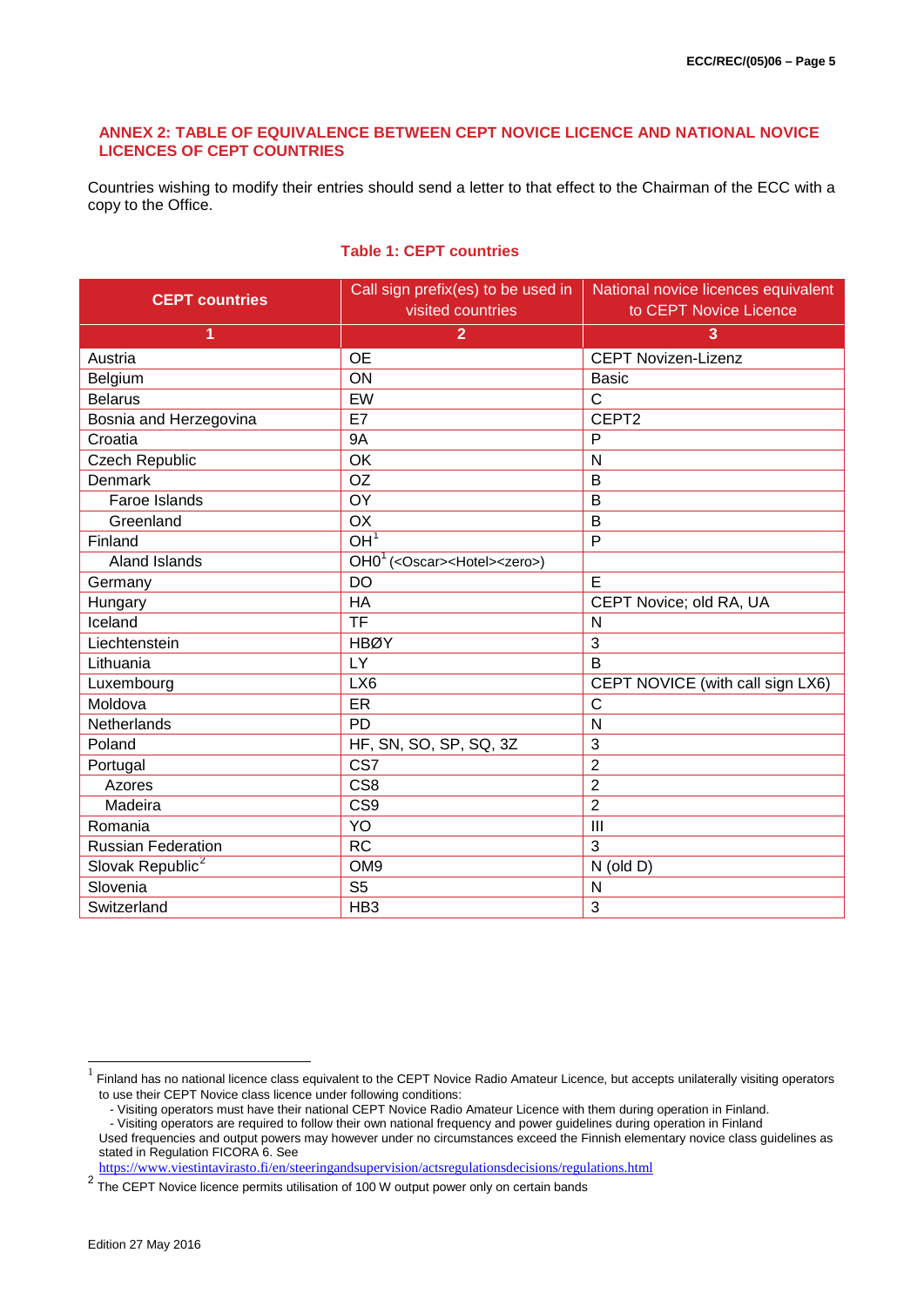## <span id="page-5-0"></span>**ANNEX 3: PARTICIPATION OF NON-CEPT ADMINISTRATIONS IN THE "CEPT NOVICE LICENCE'' ACCORDING TO THIS RECOMMENDATION**

## 1. **APPLICATION**

1.1. Administrations, not being members of CEPT, may apply to the CEPT for participation in the CEPT novice radio amateur licencing system regulated by this Recommendation. Applications should be addre[s](#page-5-1)sed to CEPT Electronic Communications Committee (ECC), through the Office (ECO) (see Note).

A non-CEPT Administration in joining this Recommendation enters into an agreement with all CEPT countries having implemented this Recommendation or will do so in the future. It should be noted that non-CEPT countries wishing to implement this Recommendation between them should do so by separate agreement.

- 1.2. An application from a non-CEPT administration shall include a Statement of Conformity (SOC) which confirms that following a comparative assessment of their national amateur radio examination syllabuses and licence classes with the syllabuses for the CEPT Novice Licence as described in ERC Report 32, which particular national licence classes are considered to be equivalent to the CEPT Novice Licence. A list of these licence classes and their privileges (if such privileges are substantially different to the CEPT Novice Licence) shall be included in the SOC, see paragraphs 8 and 11 of Annex 5. All the details mentioned above must be submitted in one of the official languages of the CEPT (English, French or German).
- 1.3. The applying Administration shall provide the call sign prefix to be used by visiting radio amateurs and details of any special conditions relating to the implementation of this Recommendation in the country concerned. Special conditions or restrictions should be confined to a minimum, and should not be imposed unless absolutely necessary, and shall be included in a footnote in [ANNEX 4:.](#page-6-0)

## 2. **PROCEDURES OF APPLICATIONS**

- 2.1. The CEPT ECC shall notify the applying non-CEPT administration that it has received the application and SOC as well as any additional information of deviations from the process, which have been requested by the applying Administration.
- 2.2. When the ECC has agreed to accept the participation of a non-CEPT country it notifies the applying Administration and arranges for the Office to include the relevant details in [ANNEX 4:.](#page-6-0)
- 2.3. A CEPT Administration requiring a separate bilateral agreement to apply this Recommendation with a non-CEPT Administration shall indicate this in a footnote in [ANNEX 4:.](#page-6-0)

<span id="page-5-1"></span>-

Note:

Address: ECO European Communications Office, Nyropsgade 37,4, DK-1602 Copenhagen, Denmark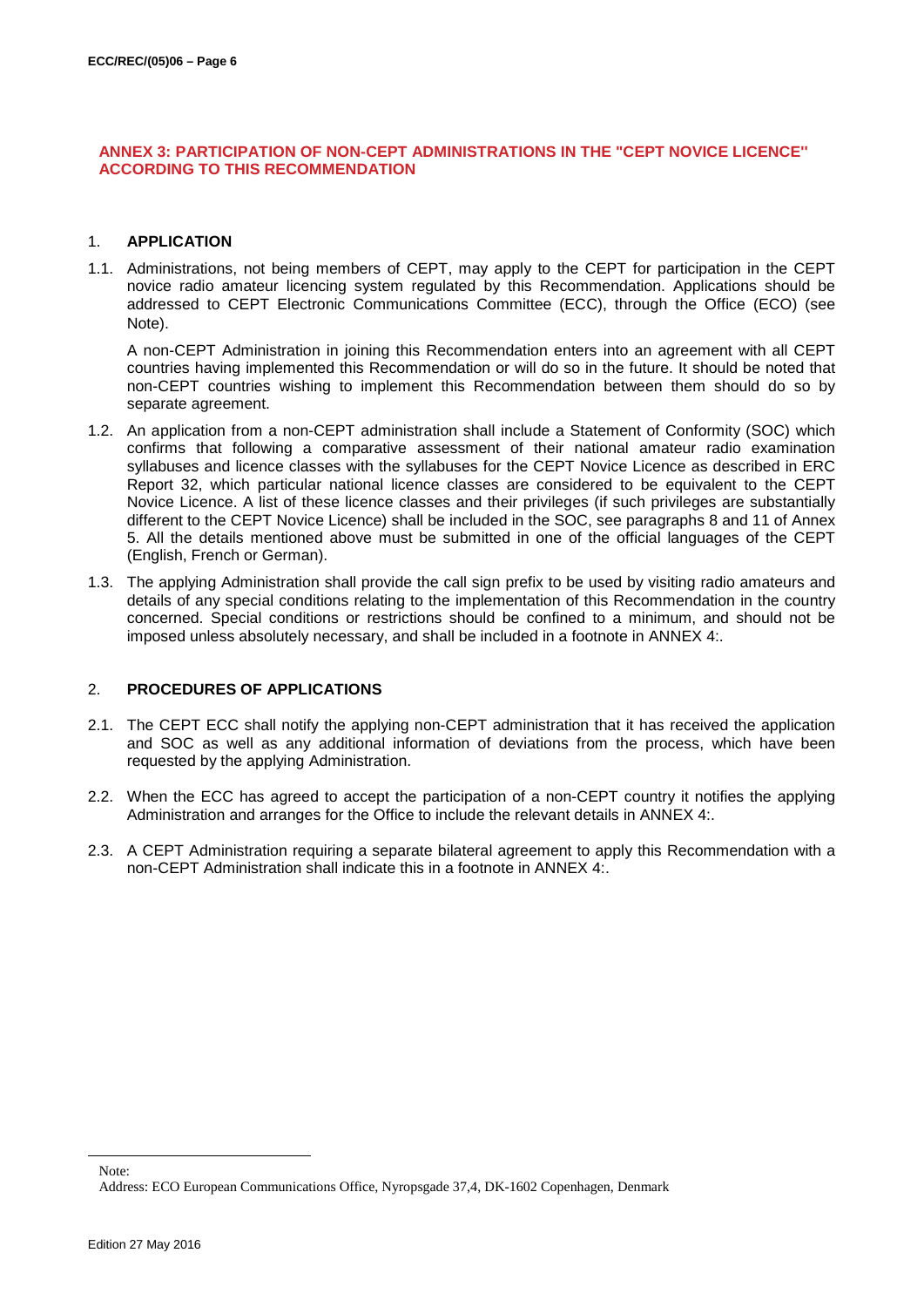### <span id="page-6-0"></span>**ANNEX 4: TABLE OF EQUIVALENCE BETWEEN NATIONAL NOVICE LICENCES OF NON-CEPT COUNTRIES AND CEPT NOVICE LICENCE AND OPERATING PRIVILEGES IN NON-CEPT COUNTRIES VALID FOR HOLDERS OF NOVICE LICENCES ISSUED BY CEPT ADMINISTRATIONS IN CONFORMITY WITH THIS RECOMMENDATION**

| <b>NON-CEPT countries</b>                                                                                                                                                                                                                                                                                                                                     | Call sign prefix(es)<br>to be used in visited<br>countries                                                                                                                                                                                                                                                                                                                        | National novice licences<br>of non-CEPT countries<br>equivalent to the CEPT<br><b>Novice Licence</b> | The operating privileges<br>issued by non-CEPT<br>administrations to holders of<br>the CEPT Novice Licence                                                                                                                                                                           |
|---------------------------------------------------------------------------------------------------------------------------------------------------------------------------------------------------------------------------------------------------------------------------------------------------------------------------------------------------------------|-----------------------------------------------------------------------------------------------------------------------------------------------------------------------------------------------------------------------------------------------------------------------------------------------------------------------------------------------------------------------------------|------------------------------------------------------------------------------------------------------|--------------------------------------------------------------------------------------------------------------------------------------------------------------------------------------------------------------------------------------------------------------------------------------|
| 1                                                                                                                                                                                                                                                                                                                                                             |                                                                                                                                                                                                                                                                                                                                                                                   |                                                                                                      | 4                                                                                                                                                                                                                                                                                    |
| <b>USA</b><br>Alabama<br>Alaska<br>American Samoa<br>Arizona<br>Arkansas<br>Baker Isl.<br>California<br>Colorado<br>Com. of North. Mariana Isl.<br>Com. of Puerto Rico<br>Connecticut<br>Delaware<br>Desecheo Island<br>District of Columbia<br>Florida<br>Georgia<br>Guam<br>Hawaii<br>Howland Island<br>Idaho<br>Illinois<br>Indiana<br>lowa<br>Jarvis Isl. | $\overline{2}$<br>Depends on State <sup>3</sup><br>W4<br>KL7<br>KH <sub>8</sub><br>W7<br>W <sub>5</sub><br>KH <sub>1</sub><br>W <sub>6</sub><br>W <sub>0</sub><br>KH <sub>0</sub><br>KP4<br>W <sub>1</sub><br>W <sub>3</sub><br>KP <sub>5</sub><br>W <sub>3</sub><br>W4<br>W4<br>KH <sub>2</sub><br>KH <sub>6</sub><br>KH <sub>1</sub><br>W7<br>W9<br>W9<br>W0<br>KH <sub>5</sub> | 3<br>General <sup>4</sup>                                                                            | The operating terms and<br>conditions of the amateur<br>service licence granted by<br>the alien's government<br>(art.97.107 (b,2) of FCC<br><b>Rules and Regulations</b><br>codified in Title 47 of the<br>Code of Federal<br>Regulations), i.e. those of<br>the CEPT Novice Licence |
| Johnston Isl.                                                                                                                                                                                                                                                                                                                                                 | KH <sub>3</sub>                                                                                                                                                                                                                                                                                                                                                                   |                                                                                                      |                                                                                                                                                                                                                                                                                      |
| Kansas                                                                                                                                                                                                                                                                                                                                                        | W <sub>0</sub>                                                                                                                                                                                                                                                                                                                                                                    |                                                                                                      |                                                                                                                                                                                                                                                                                      |
| Kentucky                                                                                                                                                                                                                                                                                                                                                      | W4                                                                                                                                                                                                                                                                                                                                                                                |                                                                                                      |                                                                                                                                                                                                                                                                                      |
| Kingman Reef                                                                                                                                                                                                                                                                                                                                                  | KH <sub>5</sub> K                                                                                                                                                                                                                                                                                                                                                                 |                                                                                                      |                                                                                                                                                                                                                                                                                      |
| Kure Island, HI                                                                                                                                                                                                                                                                                                                                               | KH7                                                                                                                                                                                                                                                                                                                                                                               |                                                                                                      |                                                                                                                                                                                                                                                                                      |
| Louisiana                                                                                                                                                                                                                                                                                                                                                     | W <sub>5</sub>                                                                                                                                                                                                                                                                                                                                                                    |                                                                                                      |                                                                                                                                                                                                                                                                                      |
| Maine                                                                                                                                                                                                                                                                                                                                                         | W <sub>1</sub>                                                                                                                                                                                                                                                                                                                                                                    |                                                                                                      |                                                                                                                                                                                                                                                                                      |
| Maryland                                                                                                                                                                                                                                                                                                                                                      | W <sub>3</sub>                                                                                                                                                                                                                                                                                                                                                                    |                                                                                                      |                                                                                                                                                                                                                                                                                      |

# **Table 2: NON-CEPT countries**

<span id="page-6-1"></span> $3$  Example: 'W4/IB4DX' where 'IB4DX' is the call sign. At least once during each intercommunication ("QSO"), the identification announcement must also include the general geographical location as nearly as possible by city and state, commonwealth or

<span id="page-6-2"></span>possession (example:  $\frac{1}{2}$  For all states listed in column 1.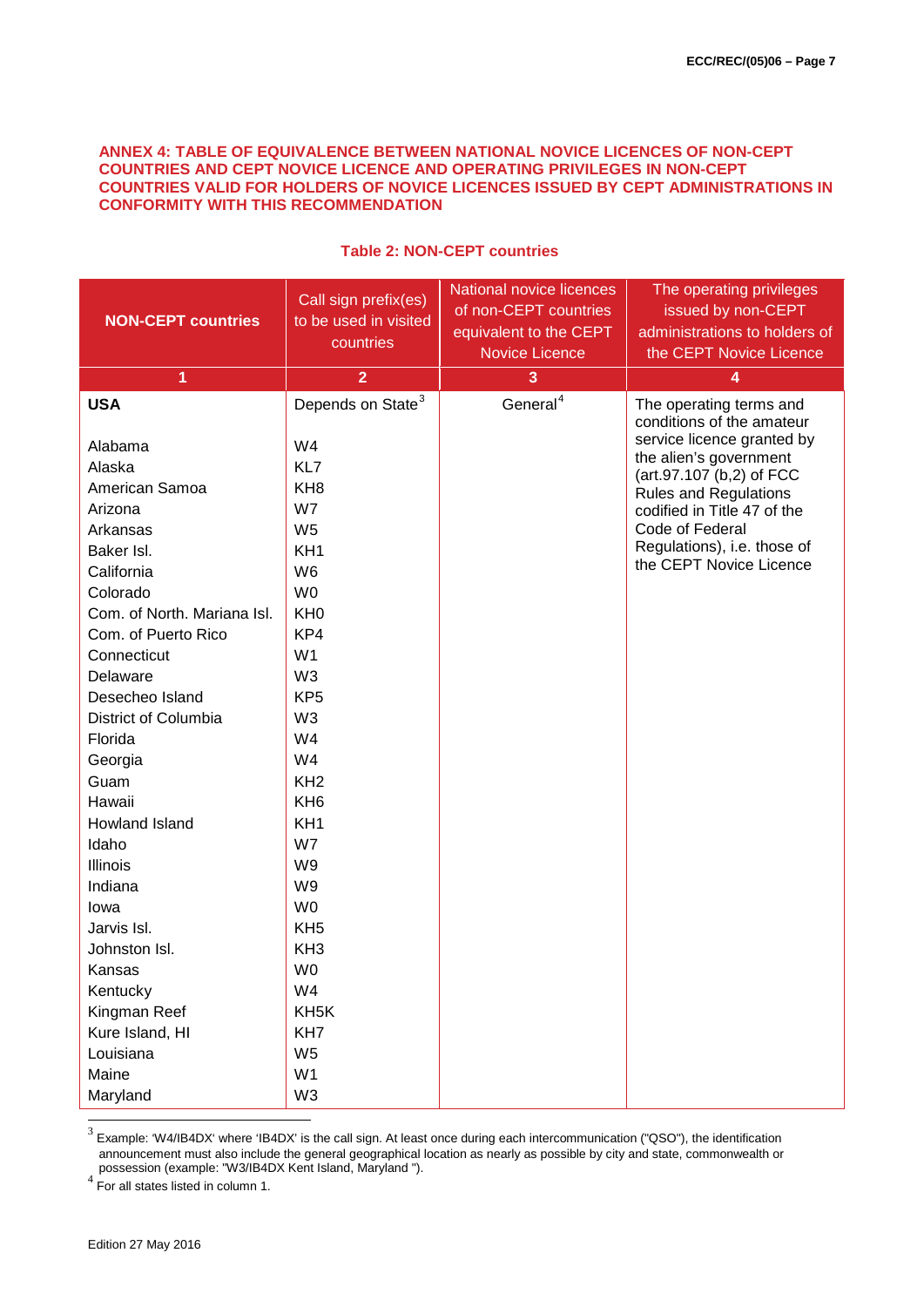| <b>NON-CEPT countries</b>                          | Call sign prefix(es)<br>to be used in visited<br>countries | National novice licences<br>of non-CEPT countries<br>equivalent to the CEPT<br><b>Novice Licence</b> | The operating privileges<br>issued by non-CEPT<br>administrations to holders of<br>the CEPT Novice Licence |
|----------------------------------------------------|------------------------------------------------------------|------------------------------------------------------------------------------------------------------|------------------------------------------------------------------------------------------------------------|
| 1                                                  | $\overline{2}$                                             | 3                                                                                                    | 4                                                                                                          |
| Massachusetts                                      | W <sub>1</sub>                                             |                                                                                                      |                                                                                                            |
| Michigan                                           | W8                                                         |                                                                                                      |                                                                                                            |
| Midway Isl.                                        | KH4                                                        |                                                                                                      |                                                                                                            |
| Minnesota                                          | W <sub>0</sub>                                             |                                                                                                      |                                                                                                            |
| Mississippi                                        | W <sub>5</sub>                                             |                                                                                                      |                                                                                                            |
| Missouri                                           | W <sub>0</sub>                                             |                                                                                                      |                                                                                                            |
| Montana                                            | W7                                                         |                                                                                                      |                                                                                                            |
| Navassa Isl.                                       | KP <sub>1</sub>                                            |                                                                                                      |                                                                                                            |
| Nebraska                                           | W <sub>0</sub>                                             |                                                                                                      |                                                                                                            |
| Nevada                                             | W7                                                         |                                                                                                      |                                                                                                            |
| New Hampshire                                      | W <sub>1</sub>                                             |                                                                                                      |                                                                                                            |
| New Jersey                                         | W <sub>2</sub>                                             |                                                                                                      |                                                                                                            |
| <b>New Mexico</b>                                  | W <sub>5</sub>                                             |                                                                                                      |                                                                                                            |
| New York                                           | W <sub>2</sub>                                             |                                                                                                      |                                                                                                            |
| North Carolina                                     | W4                                                         |                                                                                                      |                                                                                                            |
| North Dakota                                       | W <sub>0</sub>                                             |                                                                                                      |                                                                                                            |
| Ohio                                               | W <sub>8</sub>                                             |                                                                                                      |                                                                                                            |
| Oklahoma                                           | W <sub>5</sub>                                             |                                                                                                      |                                                                                                            |
| Oregon                                             | W7                                                         |                                                                                                      |                                                                                                            |
| Palmyra Isl.                                       | KH <sub>5</sub>                                            |                                                                                                      |                                                                                                            |
| Peale Isl.                                         | KH <sub>9</sub>                                            |                                                                                                      |                                                                                                            |
| Pennsylvania                                       | W <sub>3</sub>                                             |                                                                                                      |                                                                                                            |
| Rhode Island                                       | W <sub>1</sub>                                             |                                                                                                      |                                                                                                            |
| South Carolina                                     | W4                                                         |                                                                                                      |                                                                                                            |
| South Dakota                                       | W <sub>0</sub>                                             |                                                                                                      |                                                                                                            |
| Tennessee                                          | W4                                                         |                                                                                                      |                                                                                                            |
| Texas                                              | W <sub>5</sub>                                             |                                                                                                      |                                                                                                            |
| Utah                                               | W7                                                         |                                                                                                      |                                                                                                            |
| Vermont                                            | W <sub>1</sub>                                             |                                                                                                      |                                                                                                            |
| Virgin Isl.                                        | KP <sub>2</sub>                                            |                                                                                                      |                                                                                                            |
| Virginia                                           | W4                                                         |                                                                                                      |                                                                                                            |
| Wake Isl.                                          | KH <sub>9</sub>                                            |                                                                                                      |                                                                                                            |
| Washington                                         | W7                                                         |                                                                                                      |                                                                                                            |
| West Virginia                                      | W8                                                         |                                                                                                      |                                                                                                            |
| Wilkes Isl.                                        | KH <sub>9</sub>                                            |                                                                                                      |                                                                                                            |
| Wisconsin                                          | W9                                                         |                                                                                                      |                                                                                                            |
| Wyoming                                            | W7                                                         |                                                                                                      |                                                                                                            |
| <b>Overseas countries</b><br>within the Kingdom of |                                                            |                                                                                                      | Band (MHz)/ Status/Class of<br>Emission                                                                    |
| the Netherlands and<br>overseas territories of     |                                                            | N                                                                                                    | 145,000 - 145,500/primary/<br>F2B and G2B                                                                  |
| the Netherlands in the<br><b>ITU Region 2</b>      |                                                            |                                                                                                      | 146,000 - 148,000/primary/                                                                                 |
| Aruba                                              | P4                                                         |                                                                                                      | F2E and G3E                                                                                                |
| Curacao<br><b>Bonaire</b>                          | PJ <sub>2</sub><br>PJ4                                     |                                                                                                      | 220,000 - 225,000/primary/<br>F2B, G2B, F3E and G3E                                                        |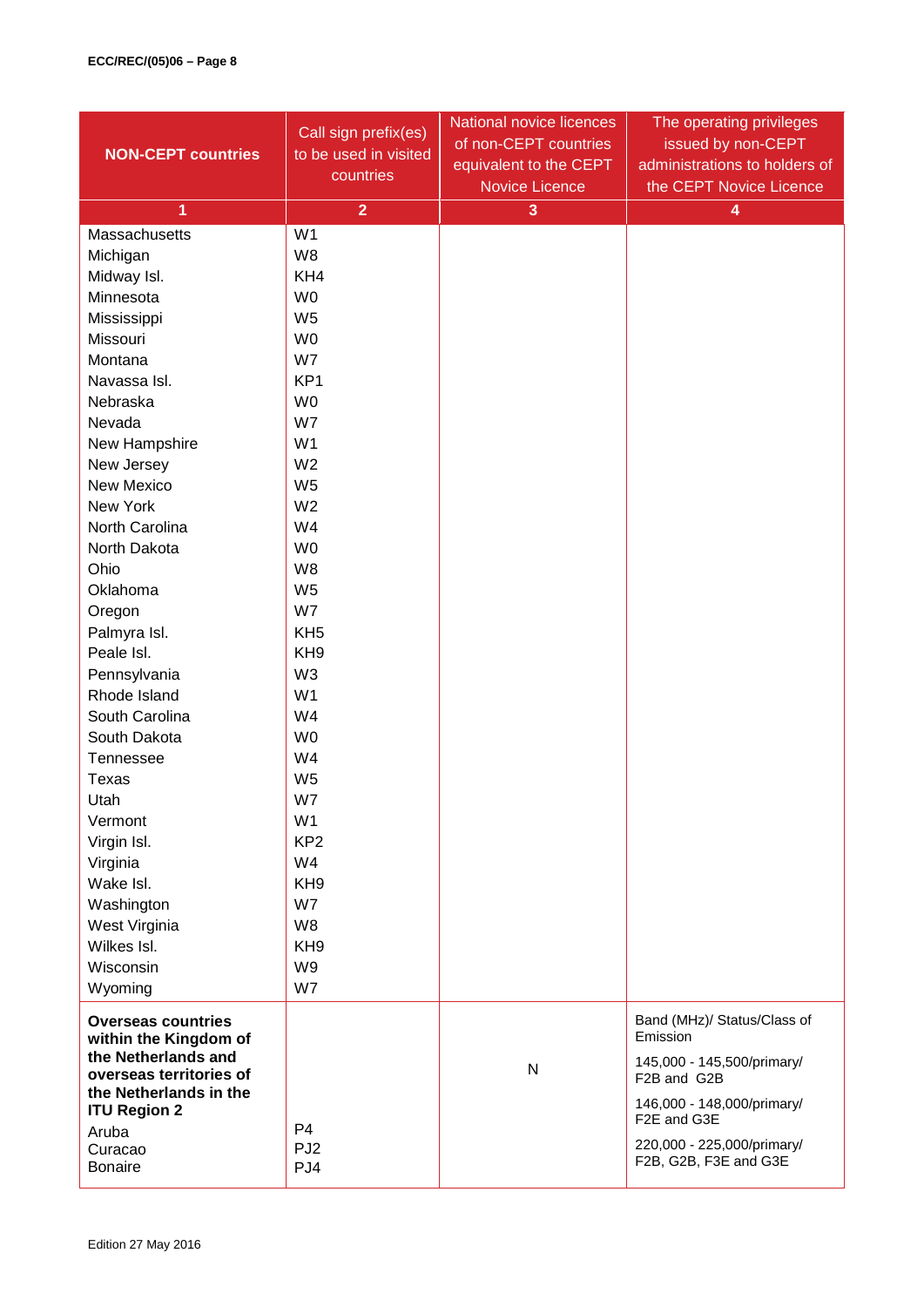| <b>NON-CEPT countries</b>            | Call sign prefix(es)<br>to be used in visited<br>countries | National novice licences<br>of non-CEPT countries<br>equivalent to the CEPT<br>Novice Licence | The operating privileges<br>issued by non-CEPT<br>administrations to holders of<br>the CEPT Novice Licence                                            |
|--------------------------------------|------------------------------------------------------------|-----------------------------------------------------------------------------------------------|-------------------------------------------------------------------------------------------------------------------------------------------------------|
|                                      | 2                                                          | 3                                                                                             | 4                                                                                                                                                     |
| St. Eustatius<br>Saba<br>St. Maarten | PJ <sub>5</sub><br>PJ <sub>6</sub><br>PJ7                  |                                                                                               | 430,000 - 433,000/secondary/<br>F2B, G2B, F3E and G3E<br>438,000 - 444,000/ secondary/<br>F2B, G2B, F3E and G3E<br>Maximum output power is 25<br>Watt |

# *Note:*

*Please check the Office documentation database (http://www.ecodocdb.dk) for the up to date position concerning non-CEPT countries which have implemented this Recommendation.*